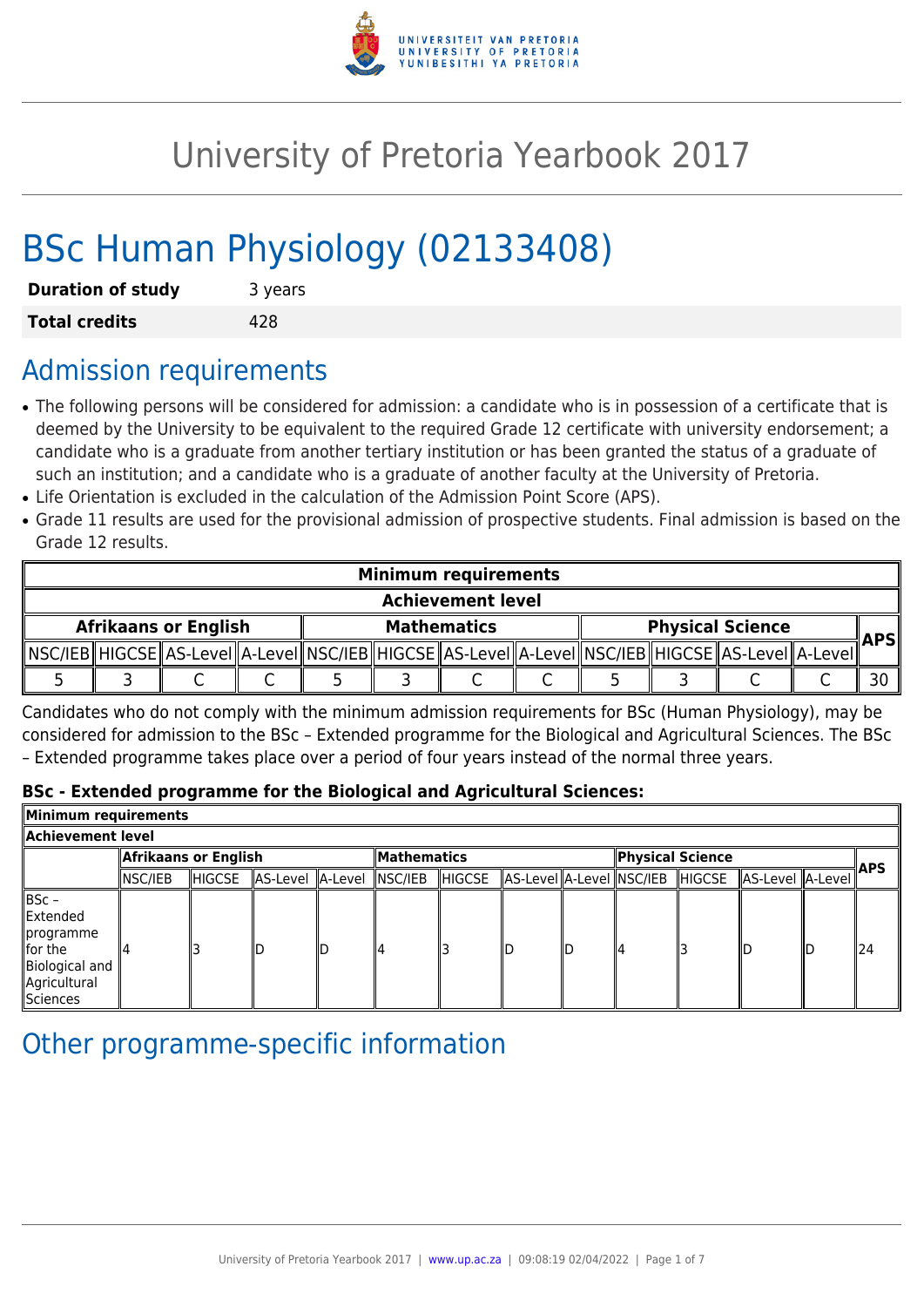

A student must pass all the minimum prescribed and elective module credits as set out at the end of each year within a programme as well as the total required credits to comply with the particular degree programme. Please refer to the curricula of the respective programmes. At least 144 credits must be obtained at 300-/400-level, or otherwise as indicated by curriculum. The minimum module credits needed to comply with degree requirements is set out at the end of each study programme. Subject to the programmes as indicated a maximum of 150 credits will be recognised at 100-level. A student may, in consultation with the Head of Department and subject to the permission by the Dean, select or replace prescribed module credits not indicated in BSc three-year study programmes to the equivalent of a maximum of 36 module credits.

It is important that the total number of prescribed module credits is completed during the course of the study programme. The Dean may, on the recommendation of the Head of Department, approve deviations in this regard. Subject to the programmes as indicated in the respective curricula, a student may not register for more than 75 module credits per semester at first-year level subject to permission by the Dean. A student may be permitted to register for up to 80 module credits in a the first semester during the first year provided that he or she obtained a final mark of no less than 70% for grade 12 Mathematics and achieved an APS of 34 or more in the NSC.

Students who are already in possession of a bachelor's degree, will not receive credit for modules of which the content overlap with modules from the degree that was already conferred. Credits will not be considered for more than half the credits passed previously for an uncompleted degree. No credits at the final-year or 300- and 400-level will be granted.

The Dean may, on the recommendation of the programme manager, approve deviations with regard to the composition of the study programme.

Please note: Where elective modules are not specified, these may be chosen from any modules appearing in the list of modules.

It remains the student's responsibility to acertain, prior to registration, whether they comply with the prerequisites of the modules they want to register for.

The prerequisites are listed in the Alphabetical list of modules.

## Promotion to next study year

A student will be promoted to the following year of study if he or she passed 100 credits of the prescribed credits for a year of study, unless the Dean on the recommendation of the head of department decides otherwise. A student who does not comply with the requirements for promotion to the following year of study, retains the credit for the modules already passed and may be admitted by the Dean, on recommendation of the head of department, to modules of the following year of study to a maximum of 48 credits, provided that it will fit in with both the lecture and examination timetable.

### **General promotion requirements in the faculty**

All students whose academic progress is not acceptable can be suspended from further studies.

- A student who is excluded from further studies in terms of the stipulations of the abovementioned regulations, will be notified in writing by the Dean or Admissions Committee at the end of the relevant semester.
- A student who has been excluded from further studies may apply in writing to the Admissions Committee of the Faculty of Natural and Agricultural Sciences for re-admission.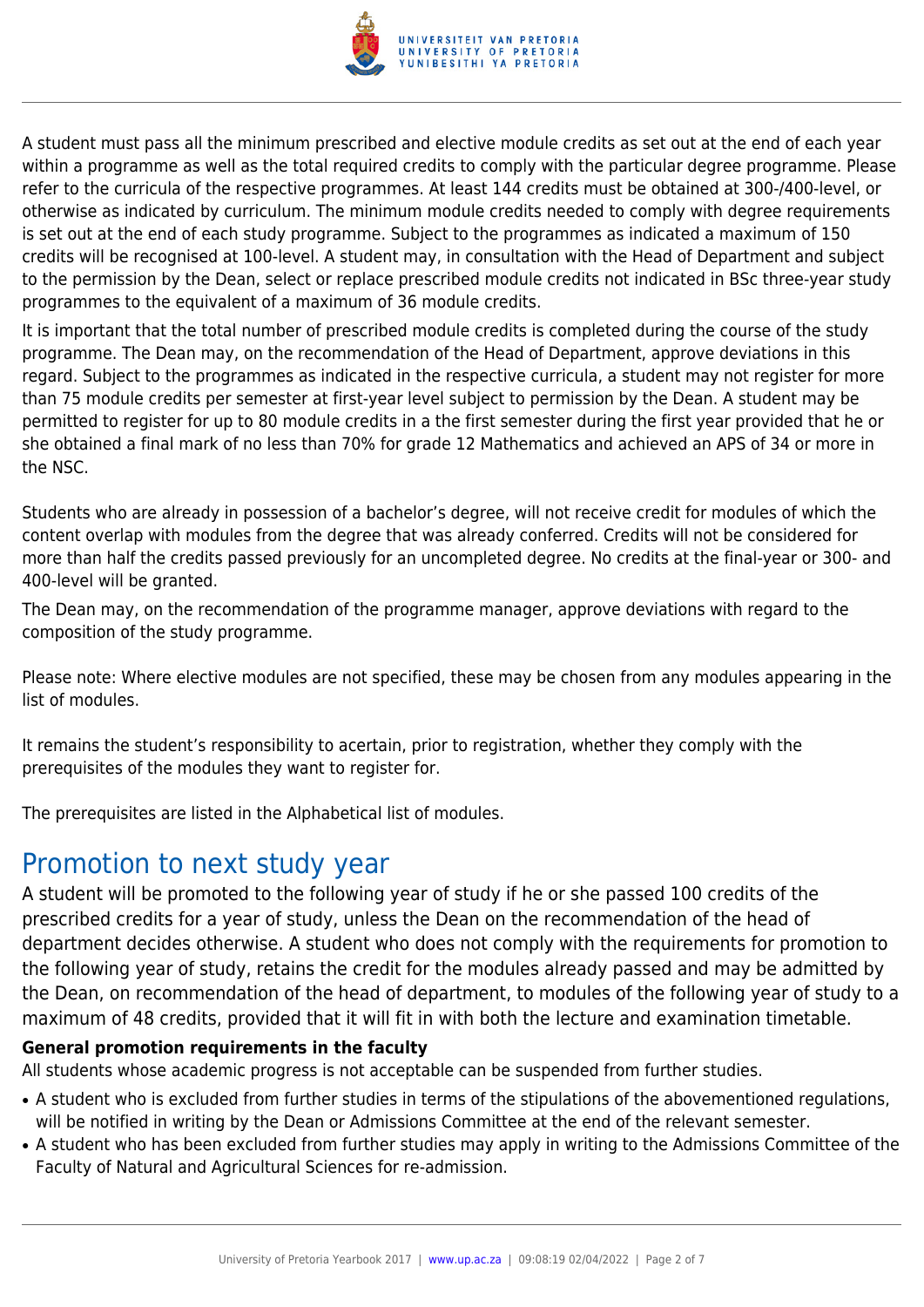

- Should the student be re-admitted by the Admissions Committee, strict conditions will be set which the student must comply with in order to proceed with his/her studies.
- Should the student not be re-admitted to further studies by the Admissions Committee, he/she will be informed in writing.
- Students who are not re-admitted by the Admissions Committee have the right to appeal to the Senior Appeals Committee.
- Any decision taken by the Senior Appeals Committee is final.

# Pass with distinction

A student obtains his or her degree with distinction if all prescribed modules at 300-level (or higher) are passed in one academic year with a weighted average of at least 75%, and obtain at least a subminimum of 65% in each of the relevant modules.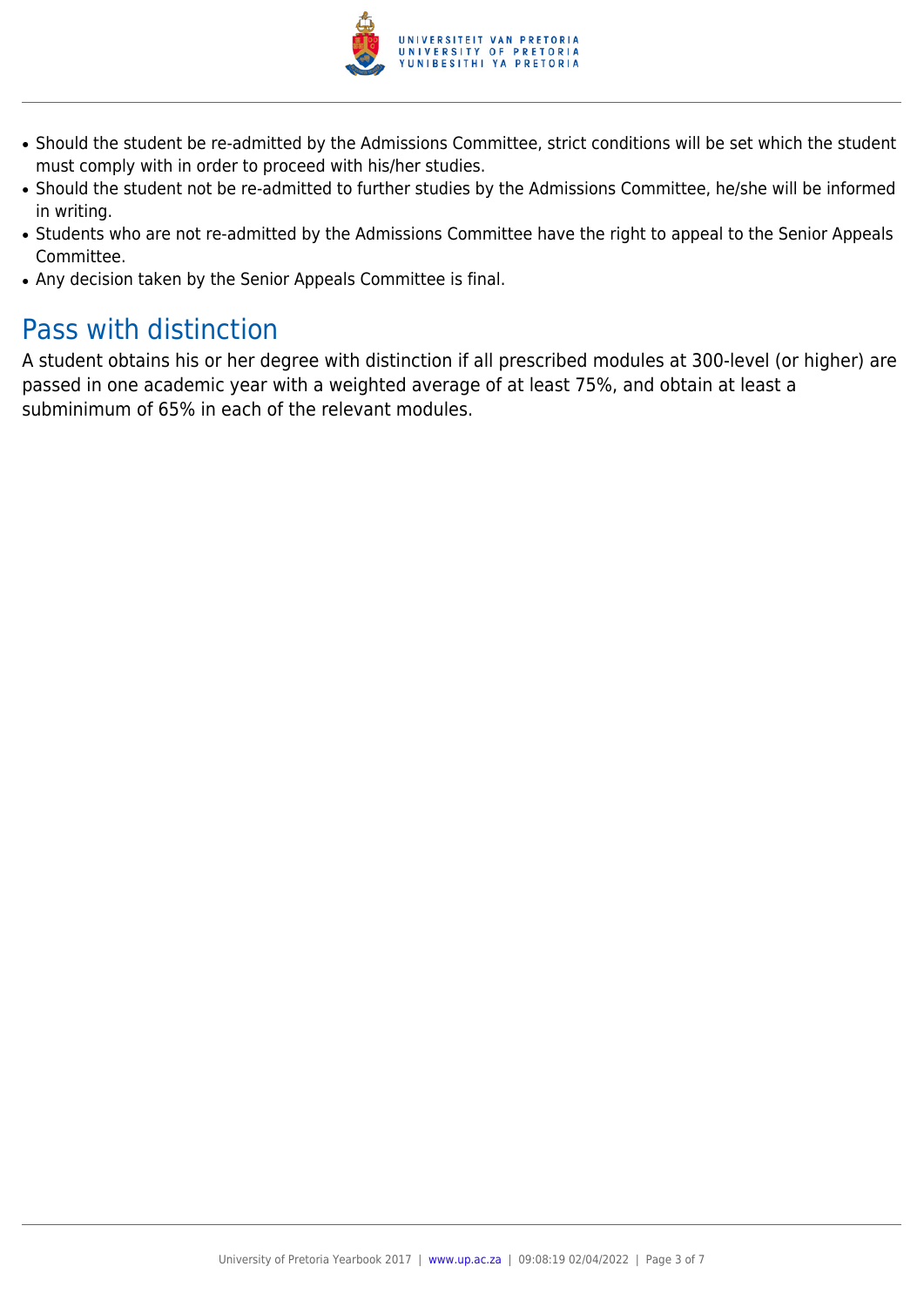

# Curriculum: Year 1

### **Minimum credits: 140**

### **Minimum credits:**

Fundamental  $= 12$ 

 $Core = 128$ 

### **Additional information:**

Students who do not qualify for AIM 102 must register for AIM 111 and AIM 121.

Students intending to apply for the 65 MBChB, or the 5 BChD places that become available in the second semester, may only enrol for FIL 155(6), MGW 112(6) and MTL 180(12) with the understanding that:

- they obtained an APS of at least 34 and passed grade 12 Mathematics with at least 70%; and
- they may defer doing WTW 134 in the first semester, however, should they not be selected and want to continue with a BSc programme, WTW 165 must be taken in the second semester of the first year.

**Please note:** ANA modules can only be taken by BSc (Medical Science) students.

### **Fundamental modules**

[Academic information management 111](https://www.up.ac.za/yearbooks/2017/modules/view/AIM 111) (AIM 111) - Credits: 4.00 [Academic information management 121](https://www.up.ac.za/yearbooks/2017/modules/view/AIM 121) (AIM 121) - Credits: 4.00 [Language and study skills 110](https://www.up.ac.za/yearbooks/2017/modules/view/LST 110) (LST 110) - Credits: 6.00 [Academic orientation 102](https://www.up.ac.za/yearbooks/2017/modules/view/UPO 102) (UPO 102) - Credits: 0.00 [Academic information management 102](https://www.up.ac.za/yearbooks/2017/modules/view/AIM 102) (AIM 102) - Credits: 6.00

### **Core modules**

[Biometry 120](https://www.up.ac.za/yearbooks/2017/modules/view/BME 120) (BME 120) - Credits: 16.00 [Plant biology 161](https://www.up.ac.za/yearbooks/2017/modules/view/BOT 161) (BOT 161) - Credits: 8.00 [General chemistry 117](https://www.up.ac.za/yearbooks/2017/modules/view/CMY 117) (CMY 117) - Credits: 16.00 [General chemistry 127](https://www.up.ac.za/yearbooks/2017/modules/view/CMY 127) (CMY 127) - Credits: 16.00 [Introductory genetics 161](https://www.up.ac.za/yearbooks/2017/modules/view/GTS 161) (GTS 161) - Credits: 8.00 [Introduction to microbiology 161](https://www.up.ac.za/yearbooks/2017/modules/view/MBY 161) (MBY 161) - Credits: 8.00 [Molecular and cell biology 111](https://www.up.ac.za/yearbooks/2017/modules/view/MLB 111) (MLB 111) - Credits: 16.00 [Physics for biology students 131](https://www.up.ac.za/yearbooks/2017/modules/view/PHY 131) (PHY 131) - Credits: 16.00 [Mathematics 134](https://www.up.ac.za/yearbooks/2017/modules/view/WTW 134) (WTW 134) - Credits: 16.00 [Animal diversity 161](https://www.up.ac.za/yearbooks/2017/modules/view/ZEN 161) (ZEN 161) - Credits: 8.00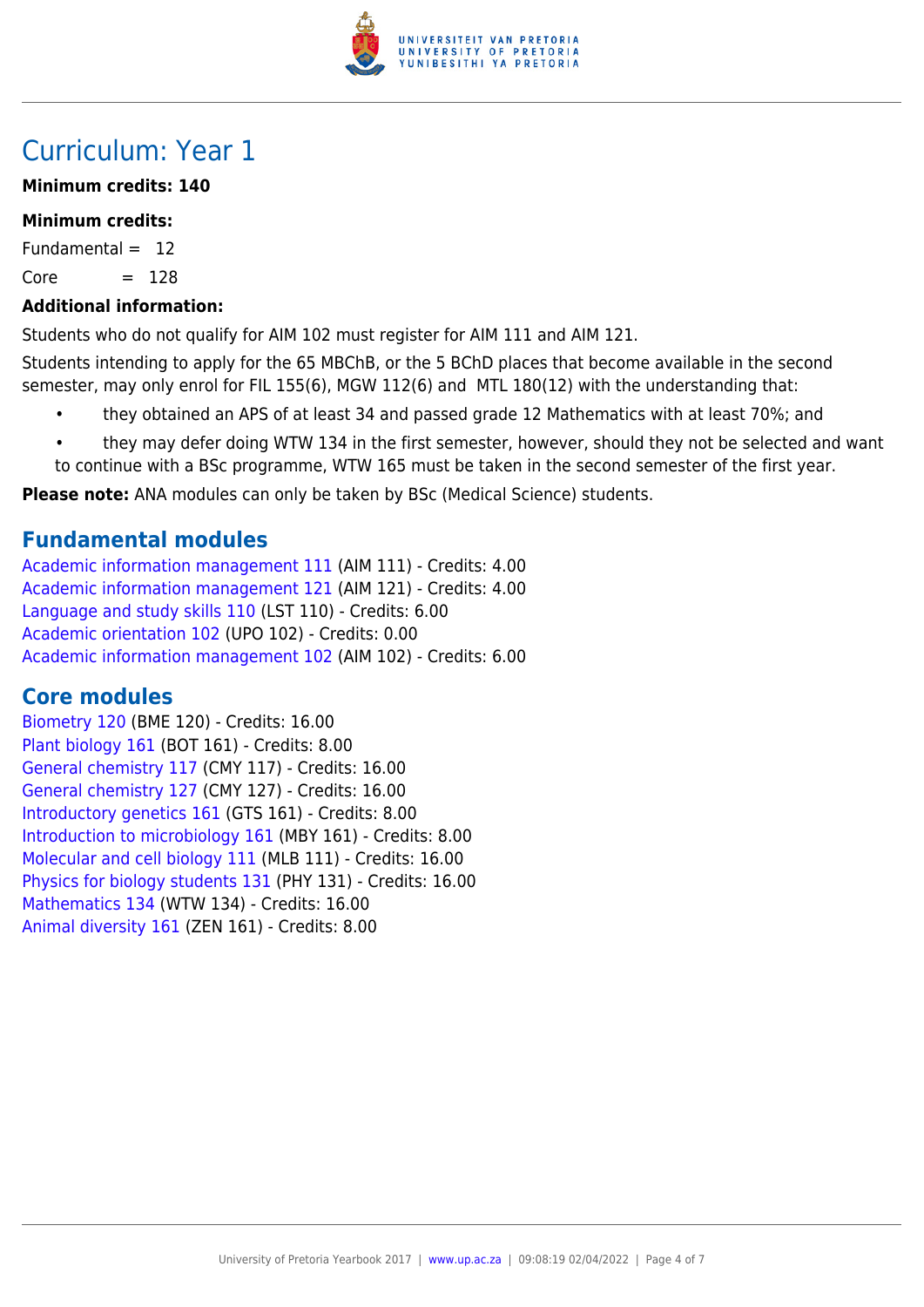

# Curriculum: Year 2

### **Minimum credits: 144**

#### **Minimum credits:**

 $Core = 120$ 

Elective  $= 24$ 

#### **Additional information:**

Electives in the second year can be chosen from Chemistry 283 and 284 (in consultation with the Head of the Department), Microbiology, Plant Science or Zoology.

### **Core modules**

[Introduction to proteins and enzymes 251](https://www.up.ac.za/yearbooks/2017/modules/view/BCM 251) (BCM 251) - Credits: 12.00 [Carbohydrate metabolism 252](https://www.up.ac.za/yearbooks/2017/modules/view/BCM 252) (BCM 252) - Credits: 12.00 [Lipid and nitrogen metabolism 261](https://www.up.ac.za/yearbooks/2017/modules/view/BCM 261) (BCM 261) - Credits: 12.00 [Biochemical principles of nutrition and toxicology 262](https://www.up.ac.za/yearbooks/2017/modules/view/BCM 262) (BCM 262) - Credits: 12.00 [Introductory and neurophysiology 211](https://www.up.ac.za/yearbooks/2017/modules/view/FLG 211) (FLG 211) - Credits: 12.00 [Circulatory physiology 212](https://www.up.ac.za/yearbooks/2017/modules/view/FLG 212) (FLG 212) - Credits: 12.00 [Lung and renal physiology, acid-base balance and temperature 221](https://www.up.ac.za/yearbooks/2017/modules/view/FLG 221) (FLG 221) - Credits: 12.00 [Digestion, endocrinology and reproductive systems 222](https://www.up.ac.za/yearbooks/2017/modules/view/FLG 222) (FLG 222) - Credits: 12.00 [Molecular genetics 251](https://www.up.ac.za/yearbooks/2017/modules/view/GTS 251) (GTS 251) - Credits: 12.00 [Genetic diversity and evolution 261](https://www.up.ac.za/yearbooks/2017/modules/view/GTS 261) (GTS 261) - Credits: 12.00

### **Elective modules**

[Bacteriology 251](https://www.up.ac.za/yearbooks/2017/modules/view/MBY 251) (MBY 251) - Credits: 12.00 [Mycology 261](https://www.up.ac.za/yearbooks/2017/modules/view/MBY 261) (MBY 261) - Credits: 12.00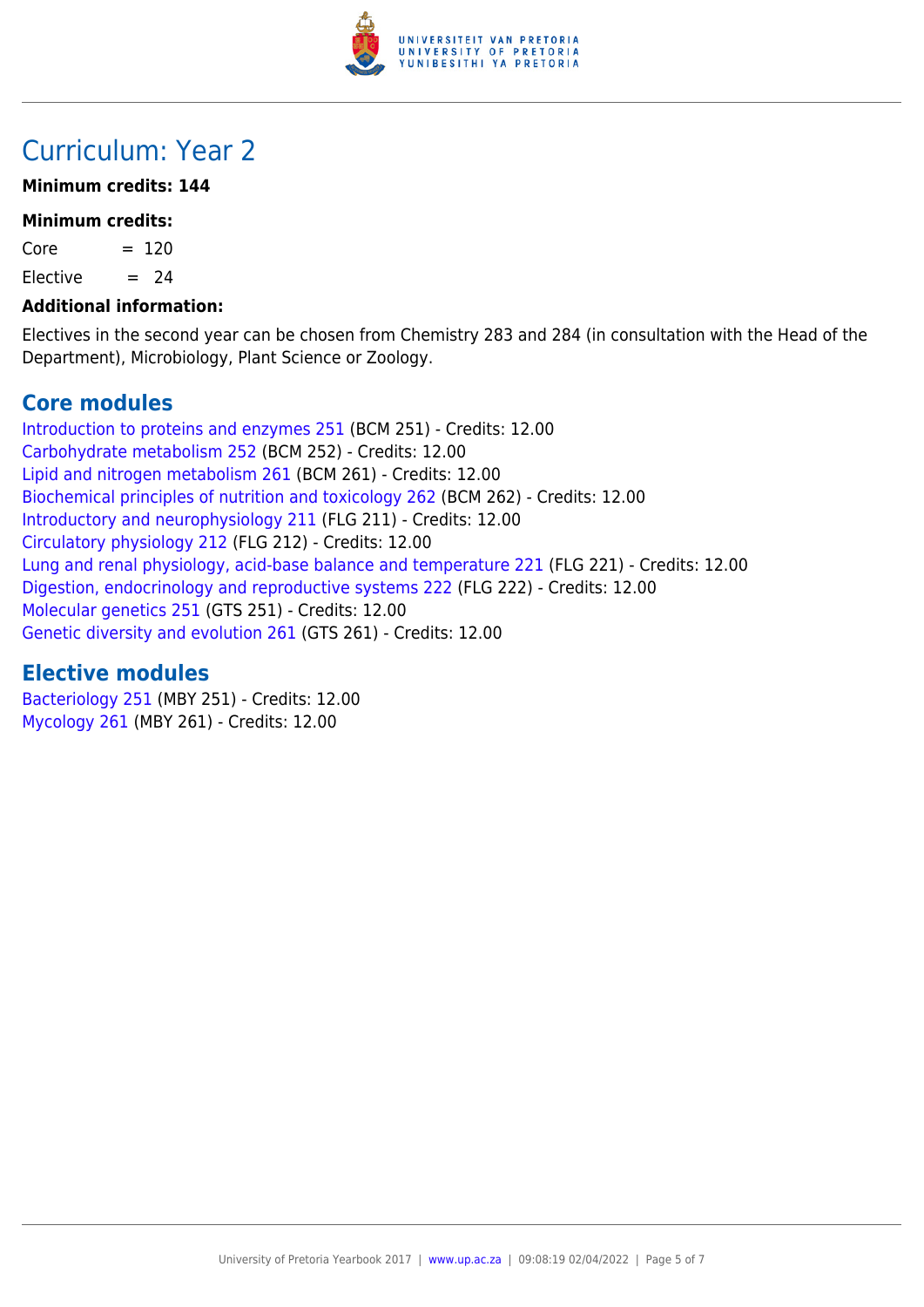

# Curriculum: Final year

### **Minimum credits: 144**

#### **Minimum credits:**

 $Core = 72$ 

Elective  $= 72$ 

#### **Additional information:**

Electives in the third year may be chosen from Biochemistry, Chemistry (in consultation with Head of Department), Genetics, Microbiology, Plant science, Zoology or the combination of Pharmacology and Genetics/Biochemistry.

NOTE: Only students interested in pursuing postgraduate studies in occupational health and safety must take FLG 322 Industrial physiology (18 credits). The balance of their elective credits must be chosen from the following options:

- Electives may be chosen from 300-level modules in Biochemistry or Genetics or a combination of Pharmacology and Genetics/Biochemistry.
- Electives may also be chosen from 300-level modules in Chemistry (in consultation with the Head of Department), Microbiology, Plant Science or Zoology, if the necessary prerequisite modules were completed at 200-level.

### **Core modules**

[Higher neurological functions 327](https://www.up.ac.za/yearbooks/2017/modules/view/FLG 327) (FLG 327) - Credits: 18.00 [Applied and pathophysiology 332](https://www.up.ac.za/yearbooks/2017/modules/view/FLG 332) (FLG 332) - Credits: 18.00 [Cellular and developmental physiology 330](https://www.up.ac.za/yearbooks/2017/modules/view/FLG 330) (FLG 330) - Credits: 18.00

### **Elective modules**

[Pharmacology 381](https://www.up.ac.za/yearbooks/2017/modules/view/FAR 381) (FAR 381) - Credits: 18.00 [Pharmacology 382](https://www.up.ac.za/yearbooks/2017/modules/view/FAR 382) (FAR 382) - Credits: 18.00 [Industrial physiology 322](https://www.up.ac.za/yearbooks/2017/modules/view/FLG 322) (FLG 322) - Credits: 18.00 [Eukaryotic gene control and development 351](https://www.up.ac.za/yearbooks/2017/modules/view/GTS 351) (GTS 351) - Credits: 18.00 [Virology 351](https://www.up.ac.za/yearbooks/2017/modules/view/MBY 351) (MBY 351) - Credits: 18.00 [Genetic manipulation of microbes 364](https://www.up.ac.za/yearbooks/2017/modules/view/MBY 364) (MBY 364) - Credits: 18.00 [Genome evolution and phylogenetics 354](https://www.up.ac.za/yearbooks/2017/modules/view/GTS 354) (GTS 354) - Credits: 18.00 [Population and evolutionary genetics 367](https://www.up.ac.za/yearbooks/2017/modules/view/GTS 367) (GTS 367) - Credits: 18.00 [Genetics in human health 368](https://www.up.ac.za/yearbooks/2017/modules/view/GTS 368) (GTS 368) - Credits: 18.00 [Plant genetics and crop biotechnology 361](https://www.up.ac.za/yearbooks/2017/modules/view/BTC 361) (BTC 361) - Credits: 18.00 [Microbe interactions 365](https://www.up.ac.za/yearbooks/2017/modules/view/MBY 365) (MBY 365) - Credits: 18.00 [Bacterial genetics 355](https://www.up.ac.za/yearbooks/2017/modules/view/MBY 355) (MBY 355) - Credits: 18.00 [Macromolecules of life: Structure-function and Bioinformatics 356](https://www.up.ac.za/yearbooks/2017/modules/view/BCM 356) (BCM 356) - Credits: 18.00 [Biocatalysis and integration of metabolism 357](https://www.up.ac.za/yearbooks/2017/modules/view/BCM 357) (BCM 357) - Credits: 18.00 [Cell structure and function 367](https://www.up.ac.za/yearbooks/2017/modules/view/BCM 367) (BCM 367) - Credits: 18.00 [Molecular basis of disease 368](https://www.up.ac.za/yearbooks/2017/modules/view/BCM 368) (BCM 368) - Credits: 18.00

The information published here is subject to change and may be amended after the publication of this information. The